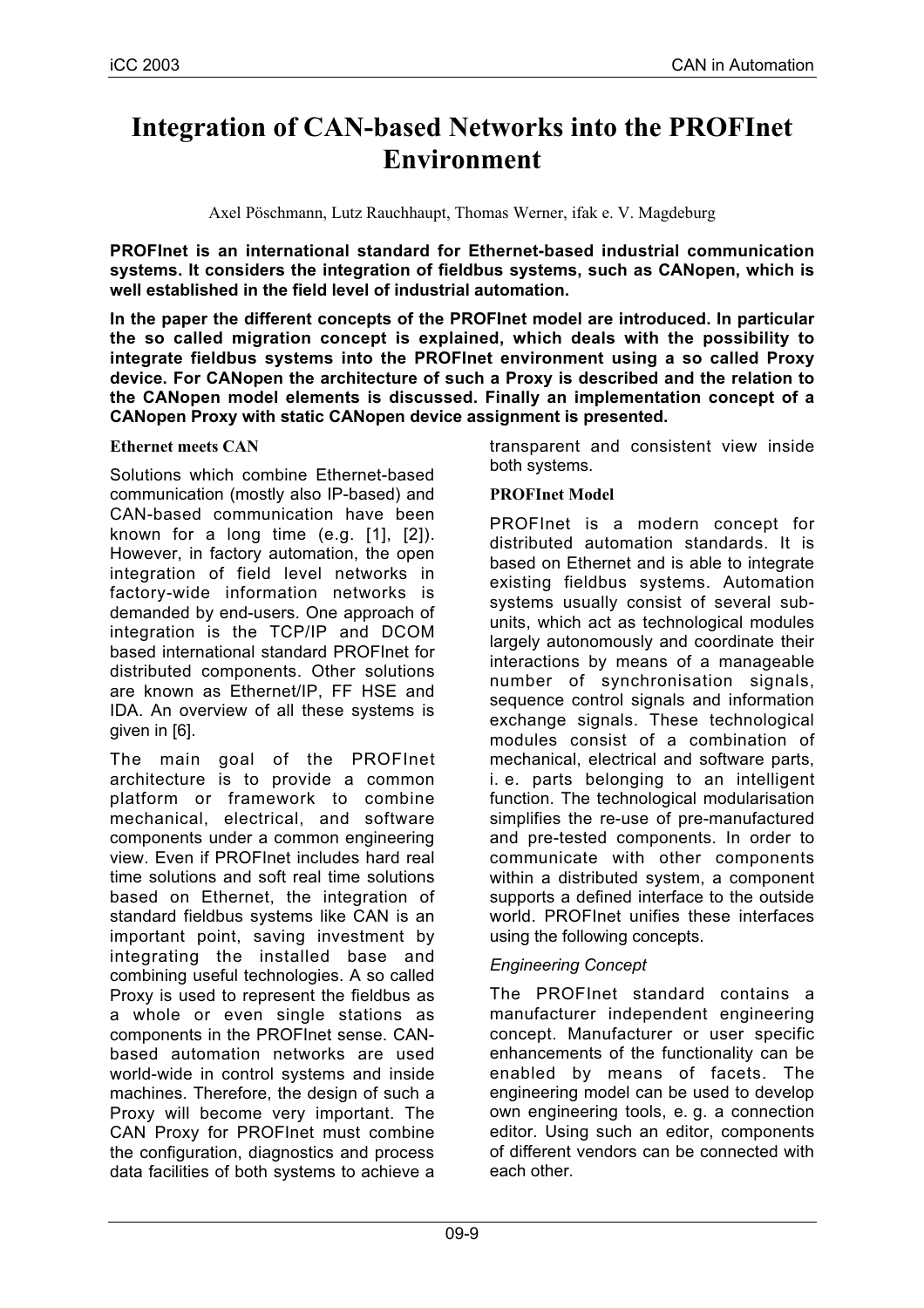PROFInet components are described with XML files which are used within the engineering system. The used XML scheme is defined in the PROFInet standard [15]. An XML file is generated manufacturer specific within a so called componer and is part of the PROFInet device. During the engineering process all communication relations are defined simply by graphical wires. After the system definition with the connection editor, all connections can be loaded into the devices, which belong to the plant network. Furthermore, device-specific data is loaded, if defined. The engineering tool supports an online view to check the states of the devices and all connections. This is the engineering infrastructure which could be used also for CANopen sub-networks.

# *Runtime Concept*

The runtime communication concept of PROFInet is based on the DCOM Wire Protocol and TCP/IP. For real time purposes PROFInet also offers an optimised communication channel (SRT). Components are described with the object model. The data is transferred via the configured communication relations, using the object protocol.

The source code of the PROFInet stack is available for different operating systems. It can be downloaded for free by members of the PROFIBUS user organisation. This software consists of the following layers: DCOM, connection oriented RPC and DCOM application. In Figure 1 the DCOM application is shown containing the runtime objects physical device (PDev),





the logical device (LDev), the runtime automation (RT-Auto) and the active control connection object (ACCO).

Each PDev represents one physical component and provides its access to an IP network. The implemented software is represented by one or more LDevs. It enables navigation to the further objects. The ACCO handles all connections. The automation functionality is represented by the RT-Auto.

In the case of CANopen the runtime environment is located in a special device, the so called Proxy. The CANopen devices remain unchanged and are nevertheless part of the PROFInet system. The way how this is accomplished is explained in the following chapters.

# *Migration Concept*

An open migration concept enables the integration of devices, connected by fieldbus systems, to PROFInet using a Proxy. There are two main strategies available to integrate a fieldbus based automation sub-system. The first one is to hide the fieldbus system and its devices behind one PROFInet component as depicted in Figure 2. In this case the underlying communication infrastructure is not of interest. From the PROFInet point of view it is not visible. Only the relevant inputs and outputs are made available to connect them with other components.



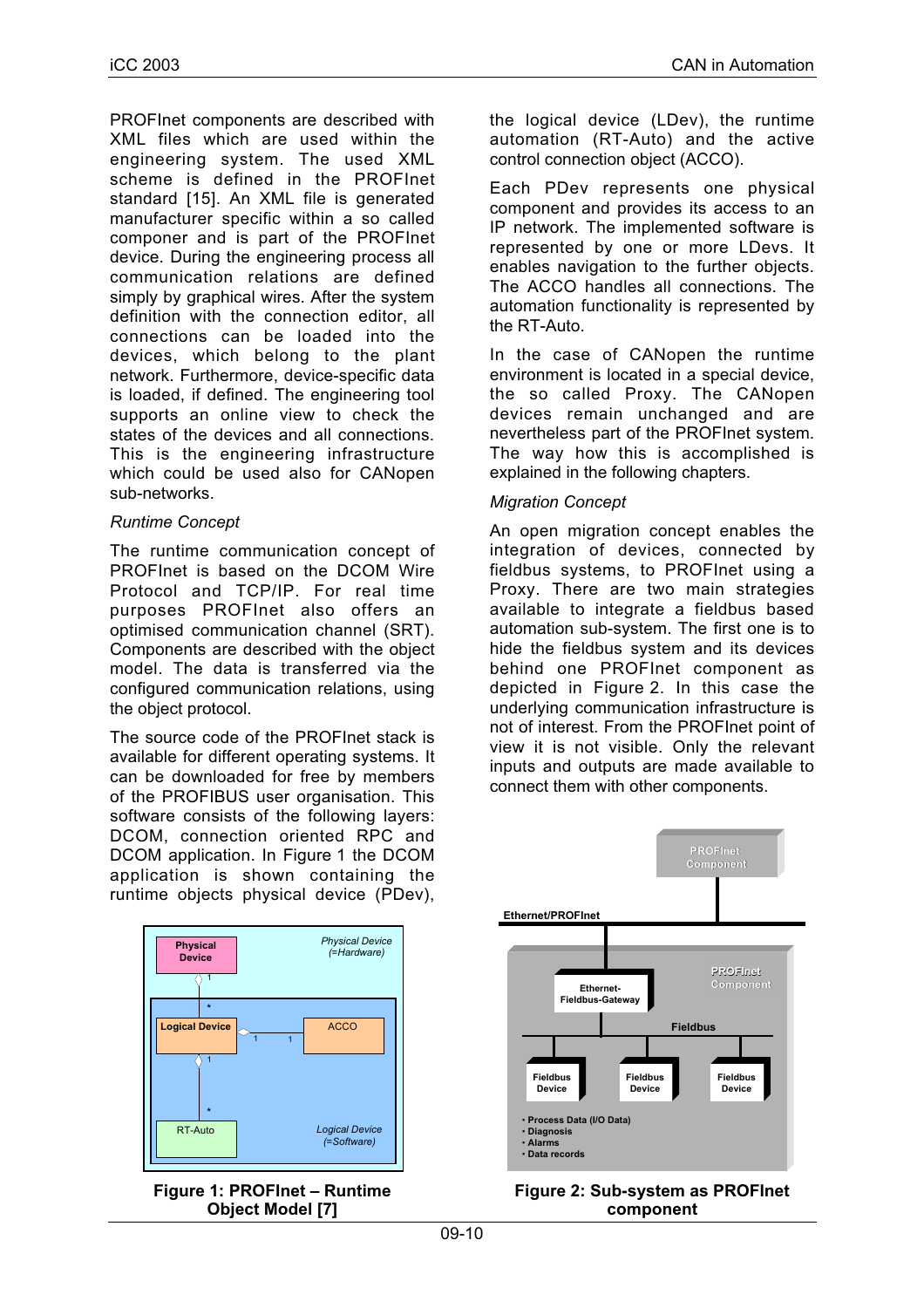

**Figure 3: Fieldbus devices as PROFInet component**

If it is necessary that also fieldbus devices are visible in the context of PROFInet the Proxy concept must be applied. This is shown in Figure 3.

In the PROFInet standard [7] an example is given in detail using PROFIBUS. Figure 4 shows the appropriate object model. It consists of a PDev that complies the whole PROFIBUS system. Every slave device is represented by one LDev. A special mapping provides access to the cyclic (process) data of the slave devices. The data is available at the interface of the LDevs and can be connected with other LDevs (inside or outside PROFIBUS). Local connections (inside) are detected and can be realised directly by the PROFIBUS master. Furthermore, the PROFIBUS diagnosis and the operating state of assigned slaves must be mapped

to available PROFInet mechanisms.

Physically the Proxy contains the PROFIBUS master, the PROFInet stack and an Ethernet controller. The assigned slaves are connected to the Proxy via **PROFIBUS.** 

A similar solution is supposed to be developed for CANopen. In the following chapter different approaches are shown that are possible.

#### **Architecture of a CANopen Proxy**

The common architecture of a CANopen Proxy is depicted in Figure 5. It contains the PROFInet software, an operating system, an Ethernet controller, a CANopen stack implementation and a special PROFInet system adaptation, that combines all components. The main tasks of a Proxy are the implementation of local



**Figure 4: PROFInet - object assignement**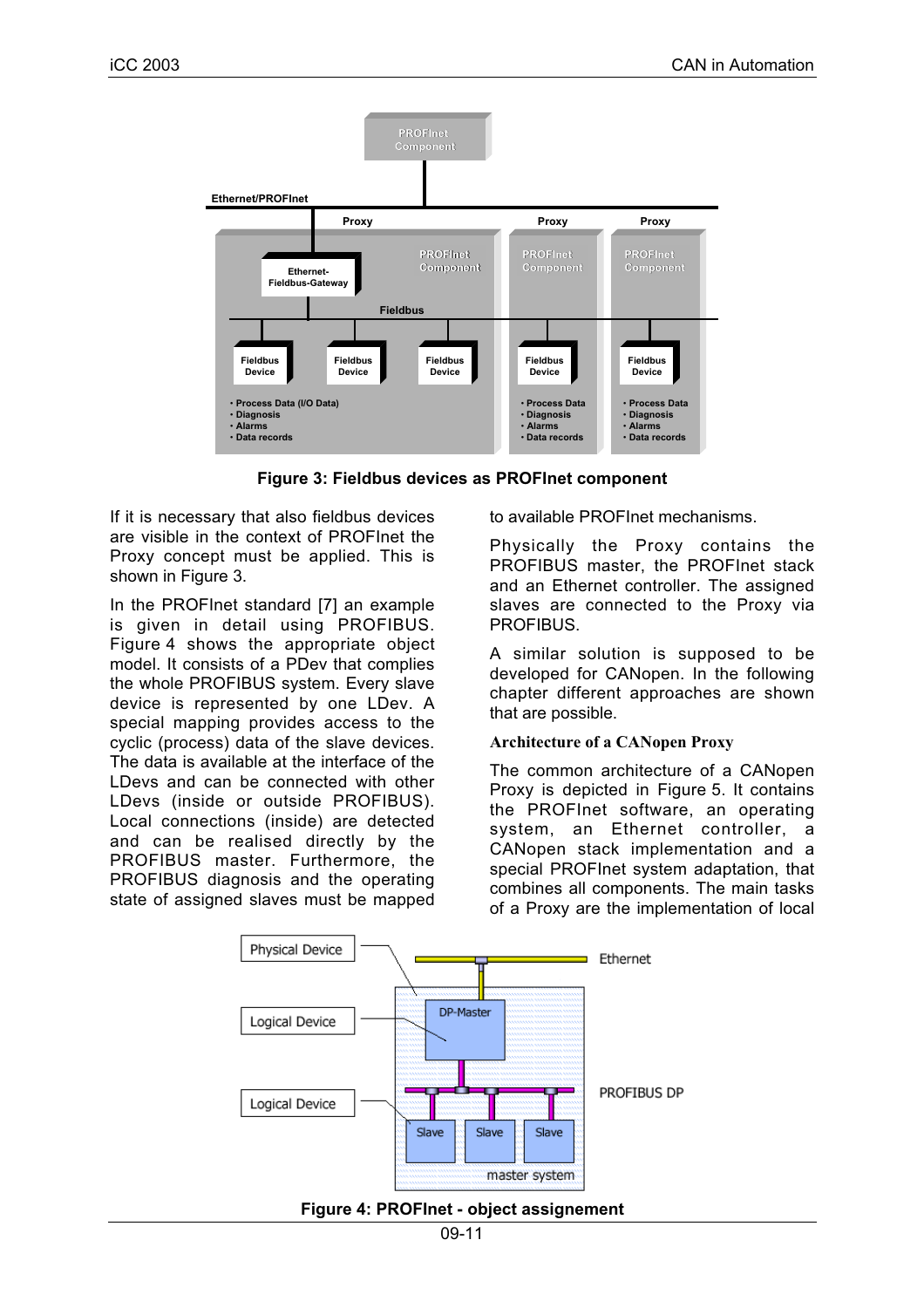

**Figure 5: Proxy architecture**

connections, the instantiation of objects for every assigned CANopen node as well as the mapping of data types, diagnosis and operating states between CANopen and PROFInet.

A CANopen Proxy needs special configuration information which has to be transferred into the device via a proprietary way, like ftp. It is possible to start this process from the connection editor environment. A special componer generates the necessary XML files and the configuration data. With this data the Proxy has the ability to instantiate the necessary runtime objects (loadable objects).

The previous described migration strategies can be applied as follows.

#### *Type A: PROFInet component is a CANopen subsystem*

Building one PROFInet component with a hidden CANopen system is the easiest way. This implementation is not a real Proxy. It is only the creation of a premanufactured and pre-tested component, that performs its own automation task.

The real Proxy concept, described in the standard [3], can be separated into the following two concepts. The reason for the difference between these concepts can be found in the engineering requirements. Either fieldbus specific tools shall be used or not.

# *Type B: PROFInet component is a CANopen device (static)*

Every CANopen node is a separate component. From the object model point of view the Proxy contains one PDev and in addition for each CANopen device one LDev, ACCO and RT-Auto. In this case it is not possible to configure the fieldbus from the view of PROFInet. It is a static configuration. Furthermore the CANopen sub-system is not visible within the network view of the connection editor. Reconfiguration can be done with separate CANopen tools and processes.

# *Type C: PROFInet component is a CANopen device (dynamic)*

The modelling is like type B, but in this case there is a total integrated Proxy implementation. That means the CANopen sub-system can be defined within the connection editor and the download process combines the transfer of configuration data and connection data. Therefore it is necessary to create a special facet for the own componer and for the own download mechanism that is used within the connection editor.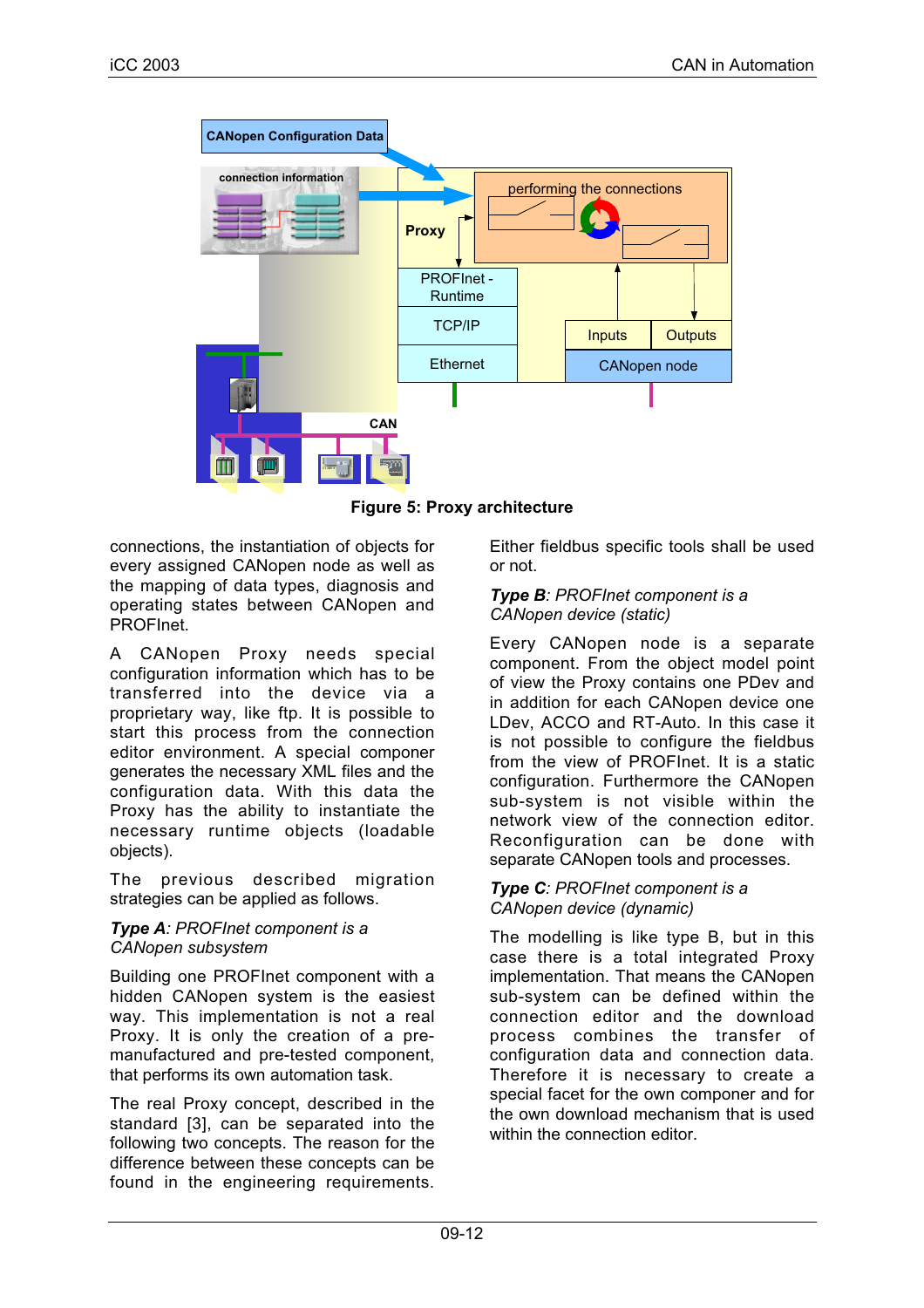### **Relevant CANopen Model Elements**

As described in the previous chapters, several concepts are possible to define a PROFInet Proxy. These concepts concern mainly the visibility of CANopen devices in the PROFInet environment and therewith the configuration of the CANopen subsystem.

Next the relation to the relevant CANopen model elements is explained.

#### *Type A: PROFInet component is a CANopen subsystem*

From the perspective of PROFInet, the CANopen system is hidden in this case. Only the contents of the process data objects (PDOs) of the system, or a part of them, are visible as so called properties of a PROFInet component. Therefore, the CANopen subsystem is configured as usual, this means

- by the control application for smaller systems, e.g. using the pre-defined connection set
- by a CANopen configuration tool, which stores the configuration data into the CANopen devices non-volatile during the system commissioning or
- by a CANopen configuration tool. which generates a configuration data set of the system and stores it into a configuration manager.

During runtime the application in the Ethernet/CAN gateway uses services of the CANopen stack as well as of the PROFInet stack to transfer the process data between the CANopen subsystem and other PROFInet components.

Furthermore, the application of the CANopen subsystem has to provide information about exceptional states to the PROFInet system as far as they are related to the process data.

This concept is more a special PROFInet device than a CANopen Proxy for PROFInet.

### *Type B: PROFInet component is a CANopen device (static)*

In this case the CANopen device is part of the PROFInet infrastructure. However, it is still configured using the above mentioned methods. The contents of the configured

process data objects is visible as properties of a PROFInet component Therefore, the input and output data of the CANopen device can be mapped to input and output data of other PROFInet devices using the available PROFInet engineering tools. Furthermore, the CANopen devices may be added and removed flexible to the PROFInet system.

The prerequisite is, that the device configuration data is provided by an XML file. The XML file format is specified in the PROFInet standard. It seems to be reasonable to develop a so called componer, which generates these XML files for CANopen devices. The componer could be integrated into existing CANopen configuration tools.

The generated XML files can be imported into the connection editor. Depending on the application, connections between PROFInet components (also CANopen devices behind the Proxy) can be established or removed off-line. After downloading the connection data, the CANopen Proxy is able to transfer process data between CANopen devices and other PROFInet devices. Furthermore, it is necessary that the CANopen devices can be controlled by the overall application. For this purpose, the PROFInet device state machine has to be mapped to the CANopen NMT state machine. In addition, a solution has to be implemented to map the information about exceptional states of the CANopen device into the diagnostic functionality of the PROFInet system.

This concept is an intermediate-step. Specific network information is not managed by the PROFInet engineering tool, but by the CANopen configuration tool. The CANopen specific network information is supposed to be integrated into PROFInet engineering tools, if required. This leads to the next concept.

#### *Type C: PROFInet component is a CANopen device (dynamic)*

In the third case the configuration of the entire system, including all CANopen components, is managed by PROFInet tools. This means the CANopen system and device configuration is not done directly by CANopen tools. However, these tools may be integrated into the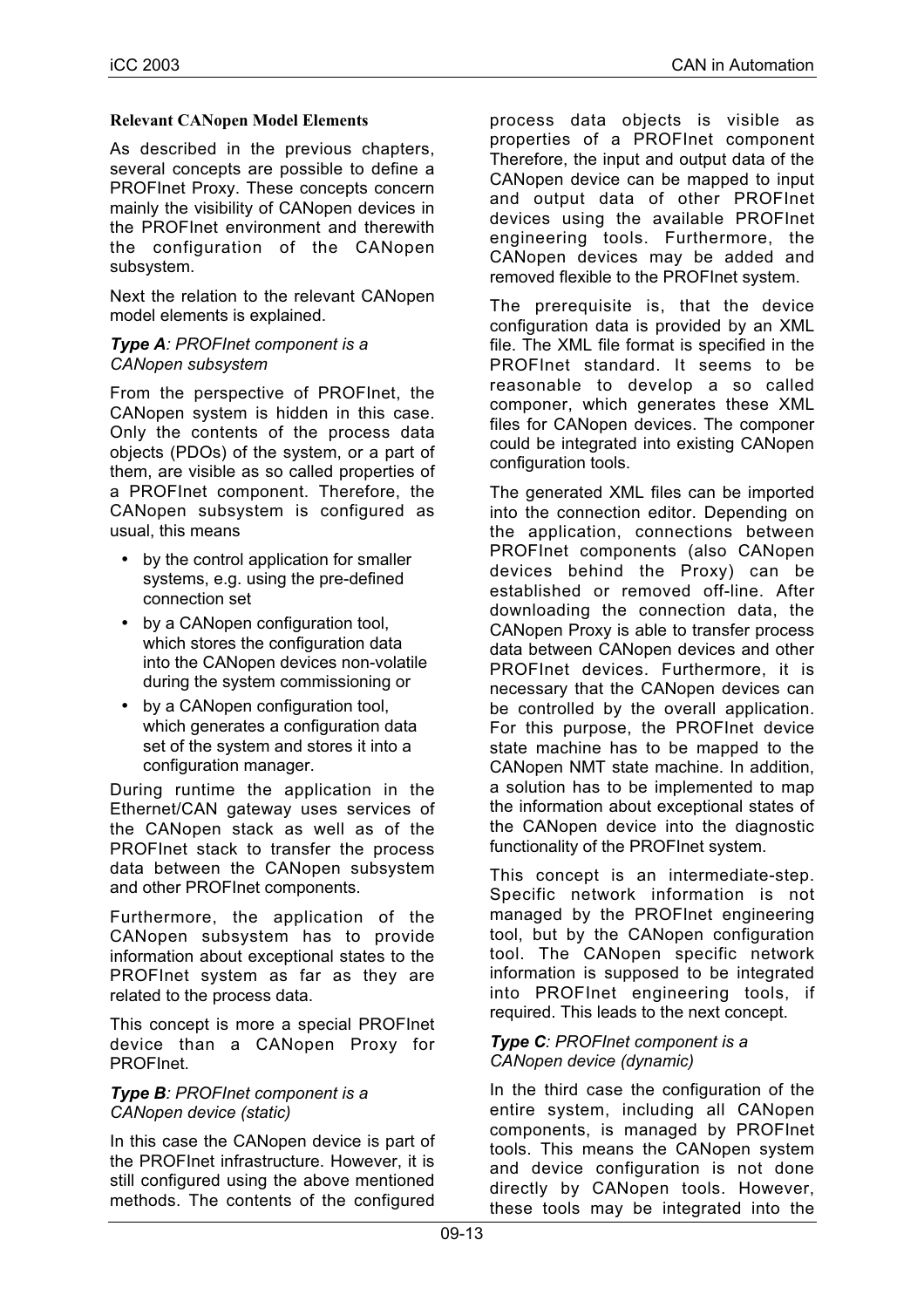connection editor, using a so called facet. This approach corresponds to the use of a configuration manager in CANopen systems.

For this approach, an XML file must also be generated for the CANopen Proxy. In addition, preparations, as described for the previous concept, are necessary.

The description of the three concepts has shown that mappings are required from PROFInet to the CANopen.

First of all it concerns the basic data types. A direct link is possible between UNSIGNED8, UNSIGNED16, UNSIGNED32, INTEGER8, INTEGER16, INTEGER32, REAL32 and REAL64 whereas the transfer syntax has to be regarded. For all other basic data types, especially for e.g. UNSIGNED24, BOOLEAN, TIME OF DAY and strings.. conversion rules have to be specified. The definition of structures and arrays of basic data types are foreseen in both systems.

Next the mapping of the PDO and SDO services to PROFInet services has to be specified. In particular the mapping of the objects in PDOs is to dissolve.

PROFInet describes a diagnosis mechanism which has to be supported by all PROFInet devices. In the case of CANopen devices the emergency object and the Boot-Up object has to be considered.

Finally it is necessary to map the NMT state machine to the PROFInet device state machine. Namely the state Stopped and the sub-states Reset Application and Reset Communication have no equivalent in PROFInet and must be generated by other means.

Conclusively it can be said that the combination of CANopen and PROFInet is technically possible. For a first step the presented Type B is supposed to be preferred. That is why the following chapter deals with an implementation concept of this variant.

### **Implementation Concept**

A first implementation of a CANopen Proxy is currently being developed in a research project, which is supported by the Forschungsgesellschaft Computer

Automation FGCA (Research Society for Computer Automation). In this project small and medium sized companies have the possibility to gain first hand experience with the PROFInet technology and the integration of CAN-based networks.

The implementation concept of the CANopen Proxy is as follows. The hardware platform is an embedded industrial PC solution with x86 architecture, 16Mbyte RAM and 8MByte Flash memory. The board contains an Ethernet controller with 100MBit/s and a CAN controller. The software platform is an embedded Linux complemented by PROFInet software version v1.2 with specific Linux adaptations [4], [5]. Furthermore a CANopen driver is part of the existing software. The PROFInet DCOM application is being enhanced by the Proxy functionality, which includes access to the CANopen driver. Therefore, loadable objects and a mechanism to store and read the configuration data, defined in the componer (file interface), is being implemented. This PROFInet device will be integrated into an existing PROFInet multi-vendor environment at ifak. On the other hand conventional CANopen devices (I/O devices and servo inverters) will be connected to the CANopen Proxy.

### **Conclusion**

Today it is accepted by experts, that heterogeneous communication architectures are indispensable to meet the requirements of future industrial automation systems most efficiently. In the end, it is a matter of saving investments and finding the networks which are best suitable for the different parts of an application.

This paper deals with the PROFInet Proxy approach in the view of CANopen networks. It has been shown that different concepts are possible, depending on how the CANopen network and its devices are used in the relevant part of the application. Some clues are given, on what is to be considered to combine the two technologies CANopen and PROFInet. A more detailed guideline is currently being worked on as part of the above mentioned research project.